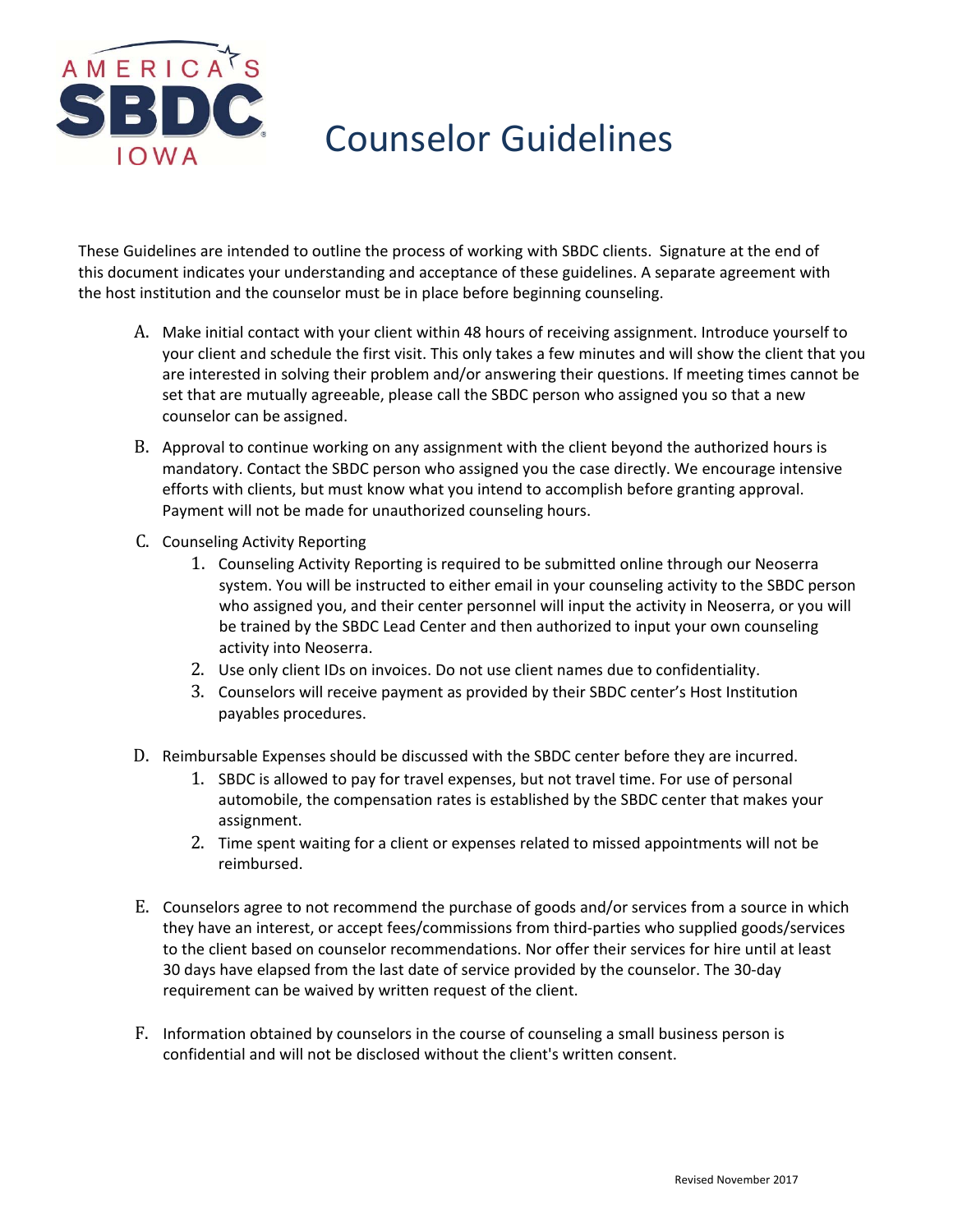- G. Additional items to guide counseling:
	- 1. Listen, Listen, Listen
	- 2. Try to create some type of document/note with action items or To‐Do's. Share this list with the client.
	- 3. When talking about number/budgets, write them down. Try to provide a quick, high‐ level calculation of start‐up costs, cost of goods sold, margins, market size, revenues, etc., so the client has an example. Make sure the notes and numbers are legible.
	- 4. Ask questions of the client. How many customers do you need? What do you think the average sale will be? Where will you source your products? At what cost? Who is your customer? Do you need a loan? How does this compare to the industry or what are the current trends/numbers in your region?
	- 5. Offer solid comments and direction when appropriate. If you have experience or expertise that is relevant, be brief and to the point.
	- 6. Share experiences that have worked for you or other clients in the past.
	- 7. Be careful to only use negative statements when necessary to try to prevent negative outcomes.
	- 8. Lead, Show How, and Encourage.
	- 9. Remember, ultimately, the business belongs to the owner and they make the final decisions.
	- 10. All records must be complete before pay is disbursed. Invoices submitted by counselors will be crosschecked against Neoserra records to ensure adequate and proper documentation.
	- 11. Keep your SBDC contact person informed of progress and problems.

#### **Please complete and sign all items below.**

| Counselor Email: 2008 - 2010 - 2010 - 2010 - 2010 - 2010 - 2010 - 2010 - 2010 - 2010 - 2010 - 2010 - 2010 - 20 |  |
|----------------------------------------------------------------------------------------------------------------|--|
|                                                                                                                |  |
|                                                                                                                |  |
| Regional Director Signature: Management Control of the Regional Director Signature:                            |  |

(In compliance with Iowa Code Section 22.11, the "Iowa Fair Information Practices Act," America's SBDC Iowa (SBDC) requests this information for the purposes of rendering or evaluating SBDC services. No persons outside the SBDC and the U.S. Small Business Administration are routinely provided this information. Release of this information is governed by the U.S. Small Business Administration rules and applicable state and federal statutes.)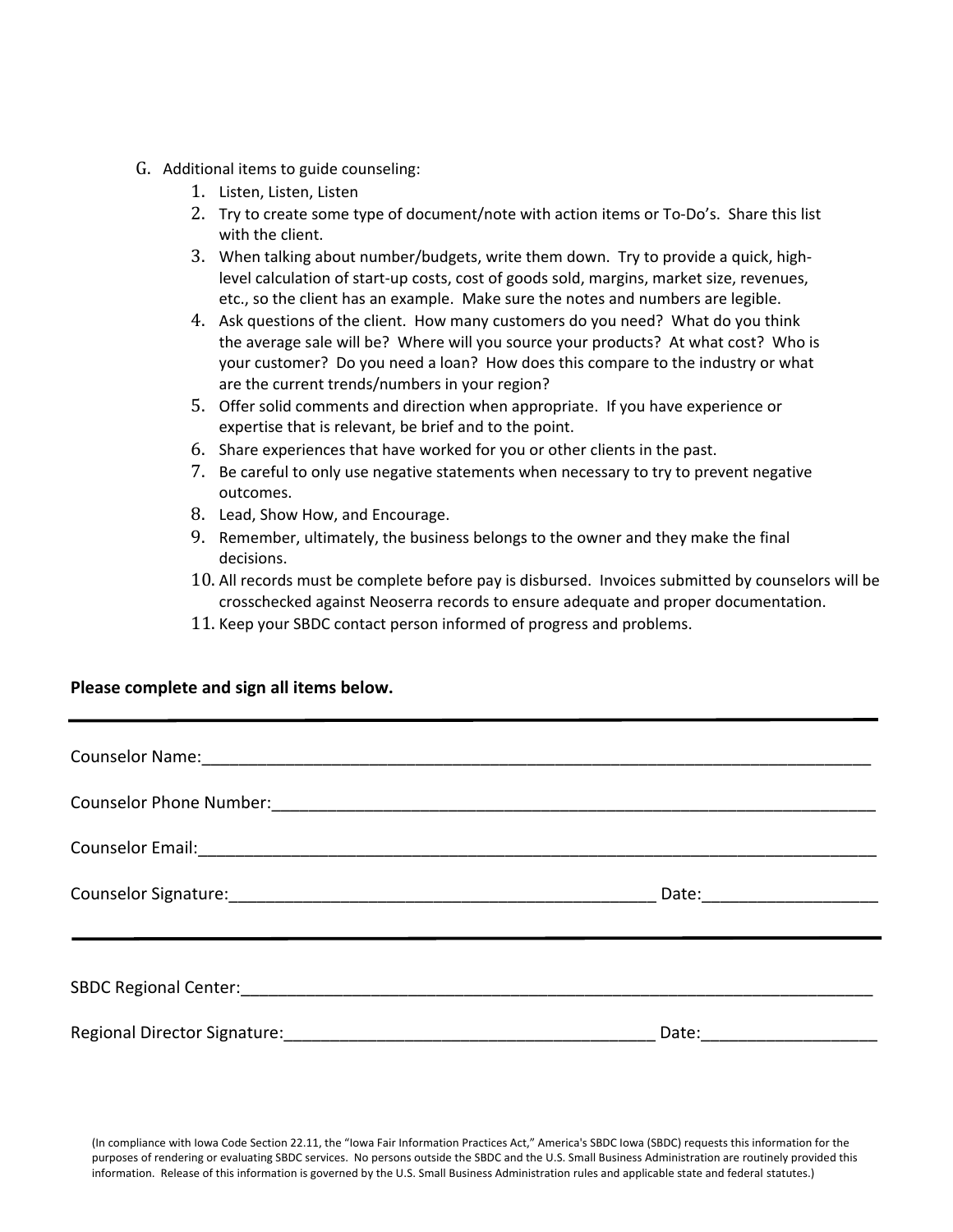

# Conflict of Interest – Standards of Conduct

#### **As a condition of my employment/partnership with America's SBDC Iowa (IASBDC), I agree to the following:**

- I shall not use my position for a purpose that is, or gives the impression of being motivated by a desire for personal gain for myself or persons with whom I have business, family, or other relationships;
- I shall not recommend the purchase of goods or services from sources in which I have a direct or indirect interest:
- I shall not solicit or accept, or appear to solicit or accept any gift, loan, reward, equity in a business, compensation, or other monetary remuneration, promise of future employment, favor or service from third parties who supply goods or services to the IASBDC;
- I shall not solicit or accept private business consulting/counseling engagements from any persons seeking counseling from the IASBDC Network during my term of employment. Nor will I solicit an engagement as paid consultant for an IASBDC client within six months subsequent to the term of my employment;
- I shall not invest in the business of any IASBDC client;
- I shall hold the affairs of all persons seeking IASBDC services in strict confidence and maintain the high standards of professional conduct;
- I will safeguard the confidentiality of clients and client information:
	- I will not keep client information on any electronic device that is not password protected.
	- Any paper files or information will be safeguarded while they are in my possession.
- I shall disclose all outside employment and business ventures to IASBDC State Director for review for any potential conflict of interests with IASBDC services and or products,
- Disregard of any of the above may lead to immediate dismissal or other remedies.

I have read the terms of this agreement and agree to abide by these terms.

\_\_\_\_\_\_\_\_\_\_\_\_\_\_\_\_\_\_\_\_\_\_\_\_\_\_\_\_\_\_\_\_\_\_\_\_\_\_\_\_\_\_\_\_\_\_\_\_\_\_\_\_\_\_\_\_\_\_\_\_\_\_\_\_ Counselor/Employee's Name (print)

\_\_\_\_\_\_\_\_\_\_\_\_\_\_\_\_\_\_\_\_\_\_\_\_\_\_\_\_\_\_\_\_\_\_\_\_\_\_\_\_\_\_\_\_\_\_\_\_\_\_\_\_\_\_\_\_\_\_ \_\_\_\_\_\_\_\_\_\_\_\_\_\_\_\_\_\_\_ Signature Date

I have agreed to submit this document by electronic means. By signing this document electronically, I certify that my answers are correct and complete to the best of my knowledge. I also certify that I understand that an electronic signature has the same legal effect and can be enforced in the same way as a written signature. By typing my name above, I am electronically signing this document.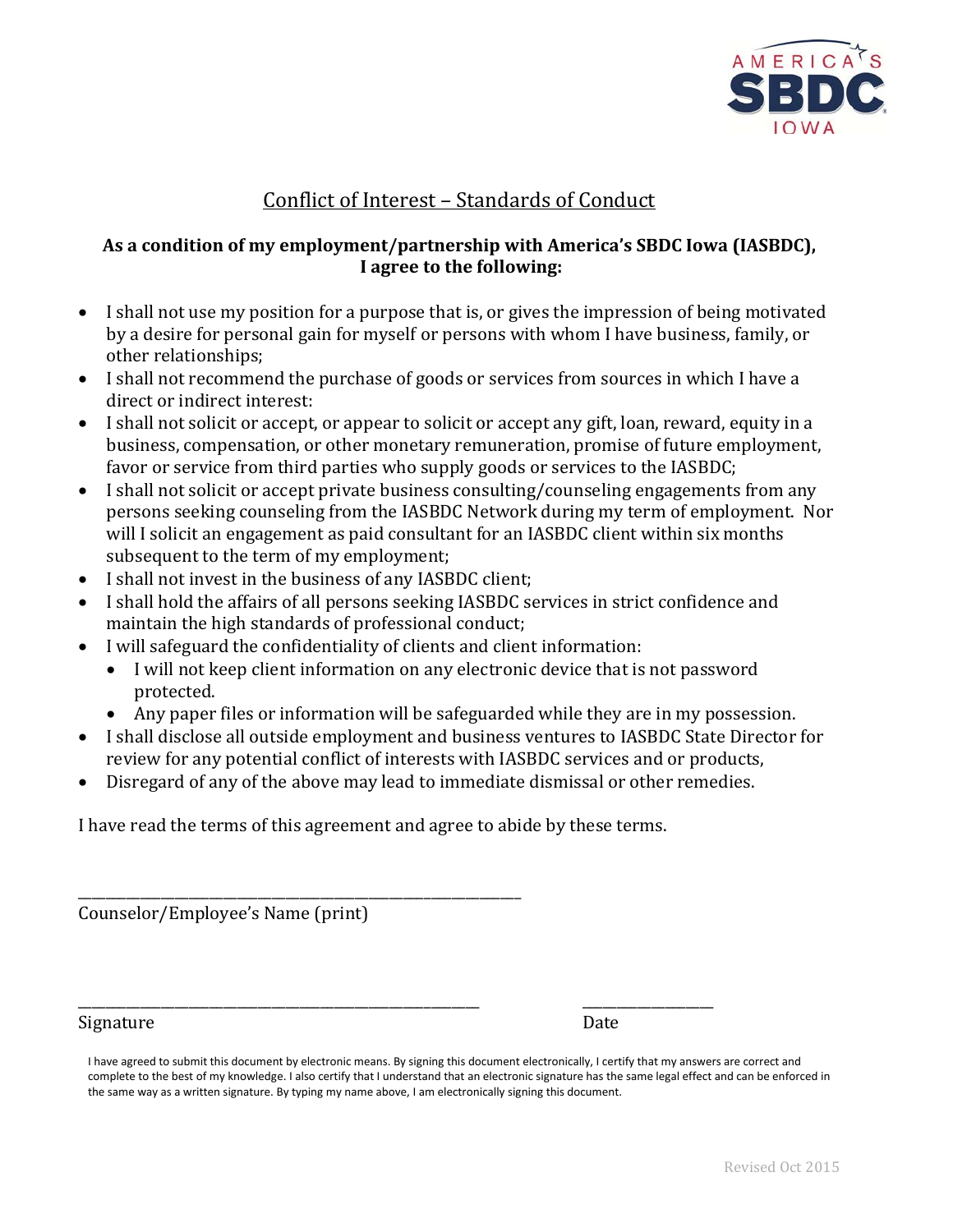

# Certification Regarding Debarment, Suspension, Ineligibility and Voluntary Exclusion Lower Tier Covered Transactions

This certification is required by the regulations implementing Executive Order 12549, Debarment and Suspension, 13 CFR Part 145. The regulations were published as Part VII of the May 26, 1988 *Federal Register* (pages 19160-19211). Copies of the regulation may be obtained by contacting the person to which this proposal is submitted.

### **Before Completing Certification, Read Instructions on Page 2**

- (1) The prospective lower tier participant certifies, by submission of this proposal, that neither it nor its principals are presently debarred, suspended, proposed for debarment, declared ineligible, or voluntarily excluded from participation in this transaction by any Federal department or agency.
- (2) Where the prospective lower tier participant is unable to certify to any of the statements in the certification, such prospective participant shall attach an explanation to this proposal.

Business Name:

Date: \_\_\_\_\_\_\_\_\_\_\_\_\_\_\_\_\_\_\_\_\_\_\_\_\_\_\_\_\_\_\_\_\_\_ By \_\_\_\_\_\_\_\_\_\_\_\_\_\_\_\_\_\_\_\_\_\_\_\_\_\_\_\_\_\_\_\_\_\_\_\_\_\_\_\_\_\_\_\_

Name and Title of Authorized Representative

\_\_\_\_\_\_\_\_\_\_\_\_\_\_\_\_\_\_\_\_\_\_\_\_\_\_\_\_\_\_\_\_\_\_\_\_\_\_\_\_\_\_\_\_\_\_\_\_ Signature of Authorized Representative

I have agreed to submit this document by electronic means. By signing this document electronically, I certify that my answers are correct and complete to the best of my knowledge. I also certify that I understand that an electronic signature has the same legal effect and can be enforced in the same way as a written signature. By typing my name above, I am electronically signing this document.